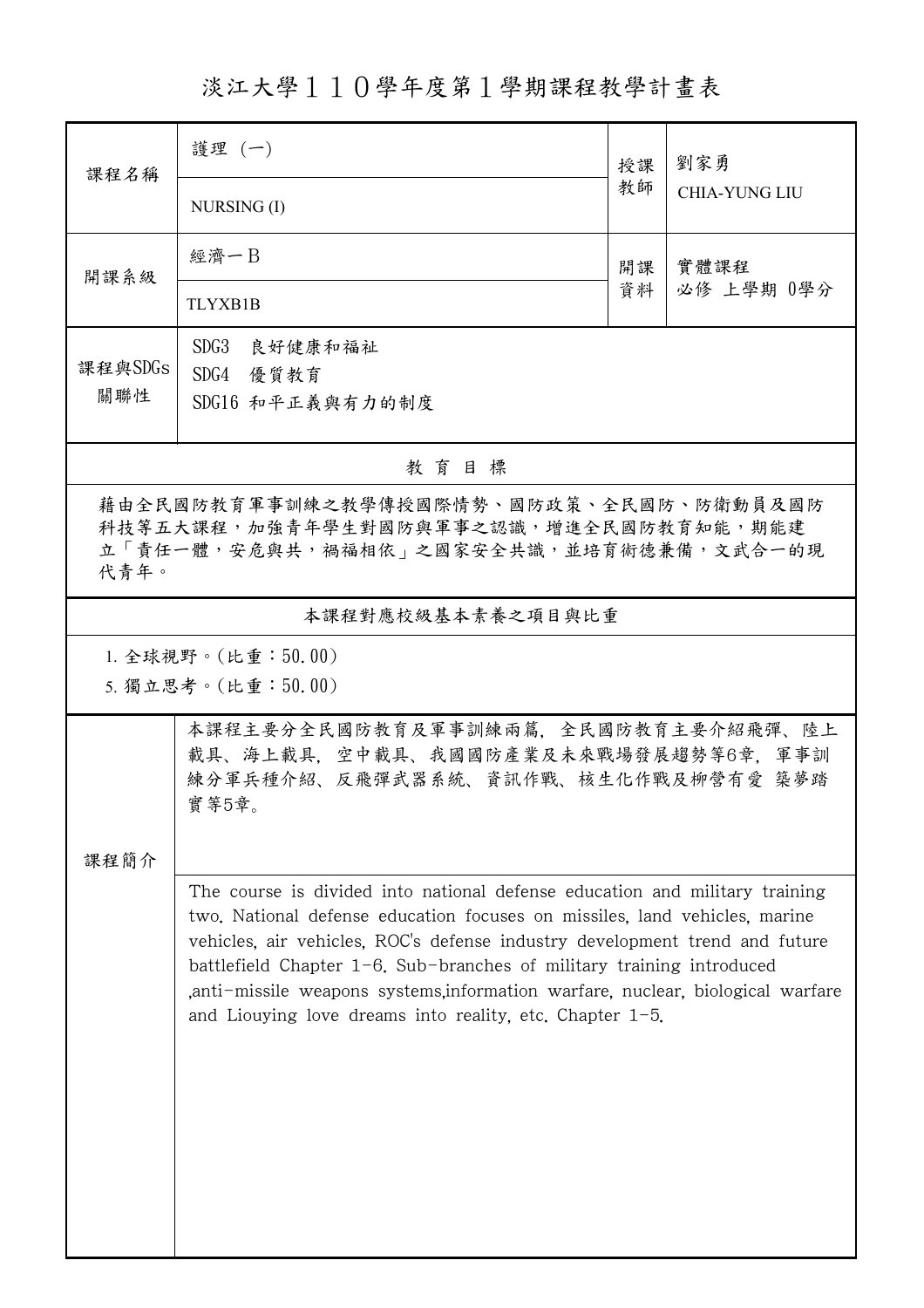## 本課程教學目標與認知、情意、技能目標之對應

將課程教學目標分別對應「認知(Cognitive)」、「情意(Affective)」與「技能(Psychomotor)」 的各目標類型。

一、認知(Cognitive):著重在該科目的事實、概念、程序、後設認知等各類知識之學習。

二、情意(Affective):著重在該科目的興趣、倫理、態度、信念、價值觀等之學習。

三、技能(Psychomotor):著重在該科目的肢體動作或技術操作之學習。

| 序<br>號       | 教學目標(中文)                                             |                  |             | 教學目標(英文)                                                                                                                                                                                                        |                      |  |  |  |  |
|--------------|------------------------------------------------------|------------------|-------------|-----------------------------------------------------------------------------------------------------------------------------------------------------------------------------------------------------------------|----------------------|--|--|--|--|
| $\mathbf{1}$ | 使同學了解目前國防科技發展與運<br>用的現況, 企盼能引發同學對科技<br>新知及軍事武器之好奇與興趣 |                  |             | Defense technology to make students understand the<br>current status of the development and<br>utilization, hoping to lead students on the technology<br>as well as military weapons of curiosity and interest. |                      |  |  |  |  |
|              | 教學目標之目標類型、核心能力、基本素養教學方法與評量方式                         |                  |             |                                                                                                                                                                                                                 |                      |  |  |  |  |
| 序號           | 目標類型                                                 | 院、系(所)<br>核心能力   | 校級<br>基本素養  | 教學方法                                                                                                                                                                                                            | 評量方式                 |  |  |  |  |
| $\mathbf{1}$ | 情意                                                   |                  | 15          | 講述                                                                                                                                                                                                              | 測驗、作業、報告(含<br>口頭、書面) |  |  |  |  |
|              | 授課進度表                                                |                  |             |                                                                                                                                                                                                                 |                      |  |  |  |  |
| 週<br>欤       | 日期起訖                                                 |                  |             | 內 容 (Subject/Topics)                                                                                                                                                                                            | 備註                   |  |  |  |  |
|              | $110/09/22$ ~<br>110/09/28                           |                  | 課程說明、上課規定說明 |                                                                                                                                                                                                                 | 蒐集資料                 |  |  |  |  |
|              | $110/09/29$ ~<br>110/10/05                           | 確認報告題目、順序、報告方法說明 |             |                                                                                                                                                                                                                 |                      |  |  |  |  |
| 3            | $110/10/06$ ~<br>110/10/12                           | 陸上載具(融入軍事訓練課程)   |             |                                                                                                                                                                                                                 |                      |  |  |  |  |
|              | $110/10/13$ ~<br>110/10/19                           | 海上載具(融入軍事訓練課程)   |             |                                                                                                                                                                                                                 |                      |  |  |  |  |
| 5            | $110/10/20$ ~<br>110/10/26                           | 空中載具(融入軍事訓練課程)   |             |                                                                                                                                                                                                                 |                      |  |  |  |  |
|              | $110/10/27$ ~<br>110/11/02                           | 飛彈               |             |                                                                                                                                                                                                                 |                      |  |  |  |  |
| 7            | $110/11/03$ ~<br>110/11/09                           | 反飛彈武器系統          |             |                                                                                                                                                                                                                 |                      |  |  |  |  |
| 8            | $110/11/10$ ~<br>110/11/16                           | 未來武器發展(融入軍事訓練課程) |             |                                                                                                                                                                                                                 |                      |  |  |  |  |
| 9            | $110/11/17$ ~<br>110/11/23                           | 期中考試週            |             |                                                                                                                                                                                                                 |                      |  |  |  |  |
| 10           | $110/11/24$ ~<br>110/11/30                           | 檢討試題及回饋          |             |                                                                                                                                                                                                                 |                      |  |  |  |  |
| 11           | $110/12/01$ ~<br>110/12/07                           | 我國國防產業(融入軍事訓練課程) |             |                                                                                                                                                                                                                 |                      |  |  |  |  |
| 12           | $110/12/08$ ~<br>110/12/14                           | 我國國防產業(融入軍事訓練課程) |             |                                                                                                                                                                                                                 |                      |  |  |  |  |
| 13           | $110/12/15$ ~<br>110/12/21                           | 資訊作戰介紹           |             |                                                                                                                                                                                                                 |                      |  |  |  |  |
|              |                                                      |                  |             |                                                                                                                                                                                                                 |                      |  |  |  |  |